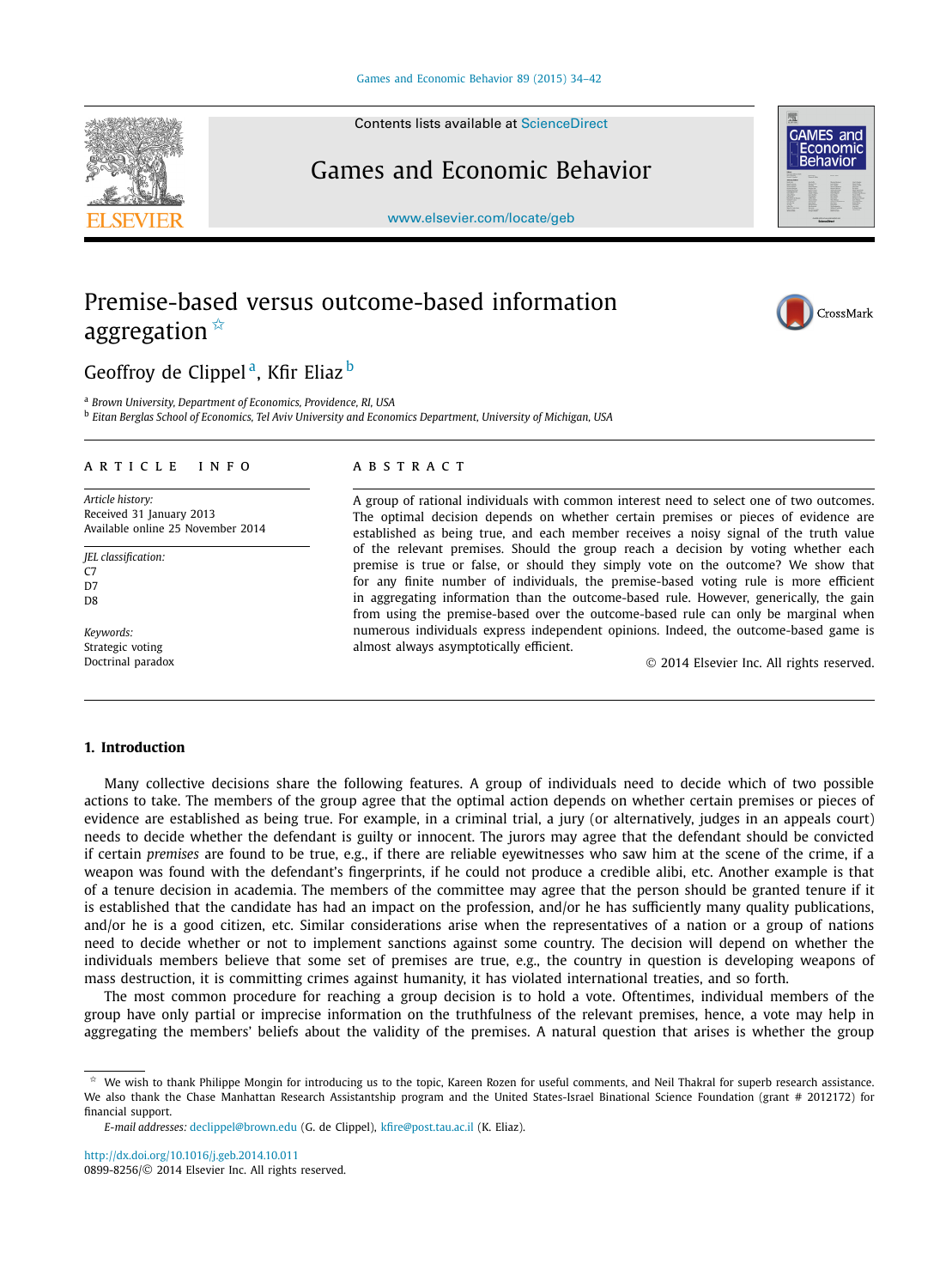decision depends on whether one aggregates the individual members' beliefs about the relevant premises or over the action to be taken. This question is at the heart of the "doctrinal paradox" or "discursive dilemma", first introduced and studied by [Kornhauser](#page-8-0) and Sager (1986), Pettit (2001), and Brennan (2001), and which has received an increased interest over the past decade in varied academic literatures including computer science, economics, law, philosophy, and political science (see e.g. List and [Puppe,](#page-8-0) 2009 for a survey).

The "paradox" or "dilemma" stems from the fact that the group decision may be different depending on which aggregation method is used: premise-based or outcome-based. To illustrate this, consider the jury example described above. Suppose the jurors agree that the defendant is guilty if and only if two pieces of evidence are established. Each juror has formed an opinion regarding the validity of the relevant pieced of evidence, and these opinions are aggregated by a majority vote. Suppose that a third of the jury is convinced that both pieces of evidence are established, a second third is convinced that only the first piece of evidence is established, while the rest is convinced that only the second piece of evidence is established. If members of the jury vote truthfully, then the defendant will go free if the vote is on the final verdict, while both pieces of evidence would pass – resulting in a guilty verdict – if voting on evidence. Beyond this simple example of logical conjunction over two premises, numerous results have been established to show the impossibility of finding aggregation methods that deliver logically consistent judgments. Various applications have been cited in the literature, including those listed above.

These impossibility results motivate the next question to investigate, which is to determine which approach – aggregating opinions about premises versus outcomes – is best. Different criteria are conceivable. The purpose of the present paper is to compare the outcome-based versus the premise-based procedures in terms of their ability to aggregate information in the presence of strategic individuals with common interest. Inspired by the Condorcet Jury theorem, we assume that each individual independently receives some noisy signals regarding the truth value of the premises. Much of the literature on voting and information aggregation has focused on the case of common interest: there is a "truth" out there (e.g., guilty/innocent), as well as an unambiguous optimal action, given the truth. Opinions may vary because of different interpretations or realizations of signals.<sup>1</sup> We, therefore, assume that individuals all share the same standard regarding which combinations of premises must lead to a positive decision. As in the doctrinal paradox, we consider two aggregation procedures, whereby individuals submit their opinions regarding either premises or outcomes. A critical difference, though, is that these reports need not be truthful (in the sense of systematically reporting their signals). For instance, an individual is free to report that some premise is positive while he received a null signal, or to report that a positive decision should be taken while his signal is such that a null decision should be taken. Why might he be inclined to do so? There are at least two reasons. First he may be more concerned about incorrectly taking a positive decision versus incorrectly taking the null decision, or vice versa. Second, an individual can influence the truth value of a premise, or the final decision, only when he is pivotal, and his opinion conditional on being pivotal may be different from his signal. We will thus investigate and compare the outcomes that can be supported by Bayesian Nash equilibrium (BNE) strategies in both the premise and the outcome-based games.<sup>2</sup>

Our first result [\(Proposition 1\)](#page-4-0) establishes that *any* symmetric BNE of the outcome-based game can be replicated by a symmetric BNE of the premise-based game. $3$  This holds for any finite group of individuals, for any super-majority rule that is not unanimous and for a large class of common preferences. The result holds independently of the logical connection between premises and outcomes, independently of the probability distribution of the true states, and independently of the probability distributions of the signals conditional on the states.

[Proposition 1](#page-4-0) implies that for *any* finite group of individuals, gathering opinions about premises is systematically at least as good as gathering opinions about outcomes. Our second contribution is to show that the converse result is *not* true. In particular, there are cases where the ex-ante welfare of a symmetric BNE of the premise-based game is strictly larger than the ex-ante welfare of any symmetric BNE in the outcome-based game (see [Example 1\)](#page-5-0).

While making collective decisions by gathering opinions regarding premises can lead to a strictly higher ex-ante welfare in the presence of finitely many individuals, our third result is to show that, generically, gains over the outcome-based approach can only be marginal when sufficiently many individuals express independent opinions. Indeed, we prove that the outcome-based game is almost always asymptotically efficient (see [Proposition 3\)](#page-6-0).4 To the best of our knowledge, this is the most general result concerning the asymptotic efficiency of outcome-based voting. Hence, as a corollary of [Proposition 1,](#page-4-0) the premise-based game is almost always asymptotically efficient, as well. Yet we also provide an alternative sufficient condition for asymptotic efficiency in the premise-based game (see [Proposition 2\)](#page-6-0) that is useful to show that there exist (non-generic) cases where the premise-based game is asymptotically efficient, while the outcome-based game is not (see [Example 2\)](#page-7-0).

<sup>&</sup>lt;sup>1</sup> Some notable examples include [Austen-Smith](#page-8-0) and Banks (1996), Feddersen and Pesendorfer (1998), McLennan (1998) and the references therein, and more recently, [Persico](#page-8-0) (2004).

 $^2$  We do not model any communication that may occur between the individual members of the group. This direction is left for future research.

<sup>&</sup>lt;sup>3</sup> We restrict attention to symmetric BNEs throughout the paper because these are the most natural in our symmetric environment, but all our results remain valid over the set of all BNEs.

<sup>&</sup>lt;sup>4</sup> Our treatment of asymptotic efficiency follows the tradition of virtually all works on information aggregation (e.g., Feddersen and [Pesendorfer,](#page-8-0) 1997, [1998](#page-8-0) and more recently, Ahn and [Oliveros,](#page-8-0) 2012 and the references therein).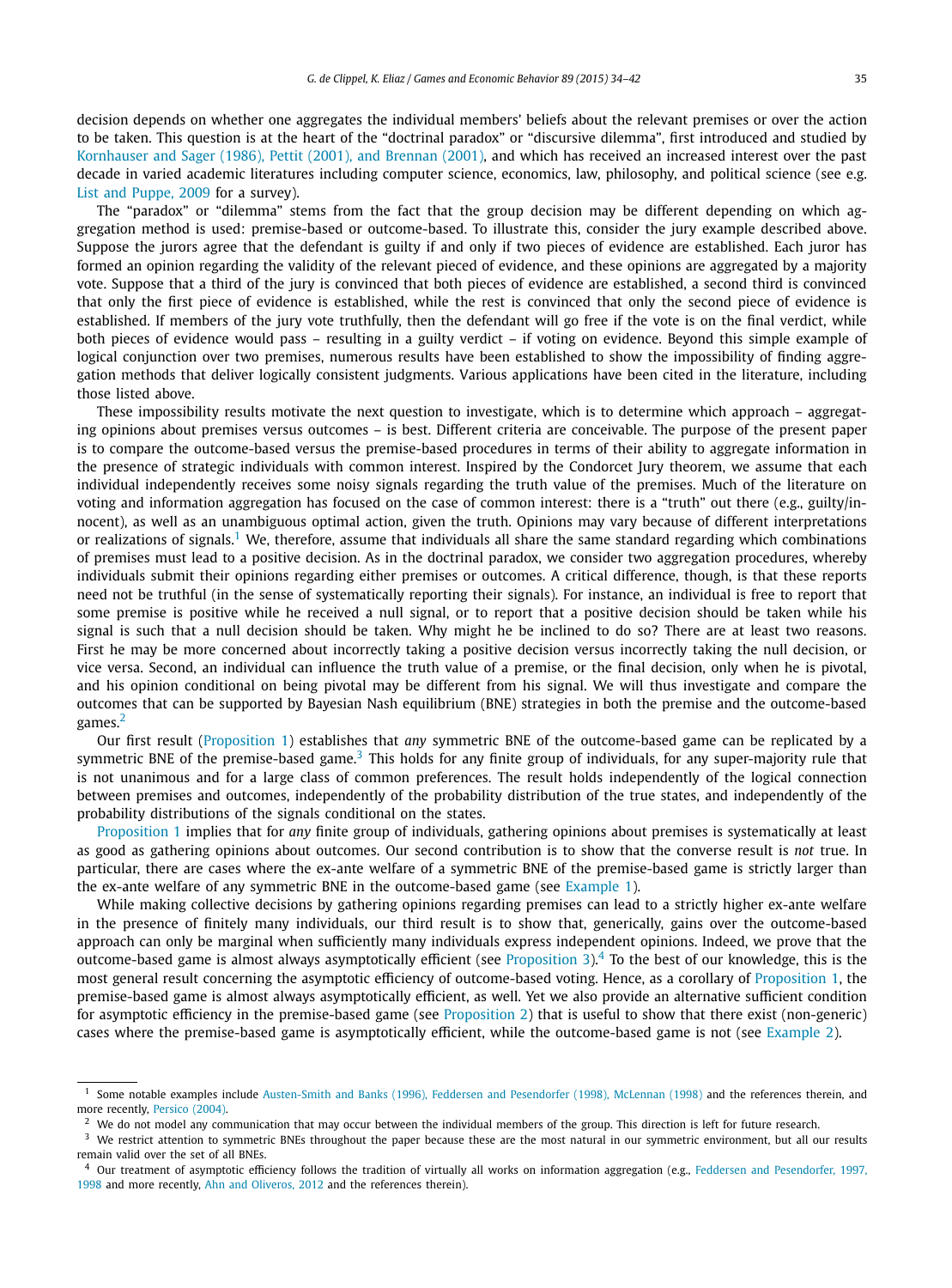#### *1.1. Related literature*

Since we focus on voters with common interest, our paper is naturally related to the seminal work by [McLennan](#page-8-0) (1998). That paper established that ex-ante efficient symmetric strategy profiles must be BNE in games with common interest. We make use of this result in our analysis of asymptotic efficiency (see the proofs of [Propositions 2 and 3\)](#page-6-0).

Strategic considerations were first introduced to the literature on the doctrinal paradox by [Dietrich](#page-8-0) and List (2007). As in their work we also consider an environment with *n* premises, each of which can be "true" or "false", and a commonly agreed upon aggregator *f* that maps each realization of the *n* premises to a binary decision. However, there are several notable differences between their work and ours. First, they consider a *pure private values* setting where each voter's type *t* is some vector of the realized values of the *n* premises, and the outcome associated with this vector, i.e. *f (t)*, is his most preferred outcome. In their model a state of nature is then a profile of realized types. In our model, a state of nature corresponds to a single vector of the realized value of premises, each voter receives a private noisy signal of the state, and all voters share the common preference of taking a collective decision that is best given the true state. Second, when comparing between the outcome-based game and the premise-based game, [Dietrich](#page-8-0) and List (2007) restrict attention only to unanimity aggregators that require all premises to be true for one of the two possible decisions to prevail.<sup>5</sup> In contrast, we allow for *any* aggregator. Finally, [Dietrich](#page-8-0) and List (2007) show that for the unanimity class the following is true: (i) each voter in an outcome-based game has a weakly dominant action (namely, be "truthful" and vote for the most favorite outcome  $f(t)$ ), (ii) each voter in the premise-based game also has a weakly dominant action (claim all premises to be true or all premises to be false), and (iii) if voters use these dominant actions, then the decision in both games will be the same. In our framework, voters do not have weakly dominant actions in either of the two games, and "truth-telling" (voting for the most preferred outcome assuming one's signal is precise), may not even be a Bayesian Nash equilibrium in the outcome-based game.

Bozbay et [al. \(2011\)](#page-8-0) are interested in characterizing procedures for aggregating reports on the truthfulness of premises for which truth-telling is an efficient BNE. Note that they take a mechanism-design approach, while we study a fixed mechanism (any given super-majority) in two different scenarios (premise vs. outcome-based). Bozbay et [al. \(2011\)](#page-8-0) focus on the case of two independent signals on two premises, where the disutility from making a mistake is independent of its type (e.g. convicting an innocent versus letting a guilty person go free). Their main results are concerned with a class of mechanisms, referred to as "quota rules", that precludes the outcome-based voting rule. $6$  These rules are characterized by two numbers representing the percentage of positive votes needed on each of the two premises to make it pass before applying the society standard to determine the final decision.<sup>7</sup> The authors provide a condition on the parameters of their model that is necessary and sufficient to guarantee the existence of a quota rule for which truth-telling forms an efficient BNE of the premise-based game.<sup>8</sup>

The existence of a quota rule that induces an efficient BNE in truthful strategies may be viewed as a knife-edge result in the following sense: whenever such a rule exists, the pair of premise-specific thresholds must be unique (see their Theorem 4 and Corollary 2). Their results are irrelevant for our model whenever these two thresholds differ. A difficulty with their approach is that the mechanism designer needs to know precisely the parameters of the model if his objective is to design a quota rule for which truth-telling is an efficient BNE. Furthermore, he would have to change the mechanism whenever a new situation with different parameters occurs. Even though truth-telling need not be a BNE when the same quotas are applied to all premises, there will always be other BNEs. The best BNEs may have some focal attractiveness, and changing the equilibrium play as the underlying parameters of the model change may be viewed as a milder requirement compared to the need of changing the mechanism altogether. Nevertheless, the results of Bozbay et al. may be helpful in deriving conditions on the parameters of a model that are necessary and sufficient for a given mechanism – such as the premise-based or outcome-based voting rule – to admit an efficient truthful equilibrium.

We now turn our attention to papers that relate only to our asymptotic results. A few authors have investigated the "truth-tracking" properties of outcome-based and premise-based aggregation methods – see List [\(2005\)](#page-8-0) and [Bovens](#page-8-0) and [Rabinowicz](#page-8-0) (2006) for the earliest results on the topic (see also List, [2006,](#page-8-0) Section 6). The difference between our approaches is that they assume that individuals report their opinions truthfully (as in the original Condorcet Jury theorem). Accounting for the incentives of strategic individuals leads to fundamentally different asymptotic results. Indeed, the main point of the small truth-tracking literature is that premise-based and outcome-based aggregation methods are not systematically comparable, as one may dominate the other and vice versa as a function of the relative reliability of the signals on each premise.

The systematic study of strategic multi-issue voting and information aggregation has been initiated by Ahn and [Oliv](#page-8-0)eros [\(2012,](#page-8-0) 2013). The first paper is less relevant as it focuses on pure private values. The second paper, on the other

The two cases they consider, the "conjuctive" and the "disjunctive", both correspond to either passing the issue only if all premises are true (which means failing if at least one premise is false), or failing the issue only if all premises are false (which means passing if at least one premise is true).

 $6$  The outcome-based procedure violates their independence axiom. It also violates their monotonicity axiom when the society standard is different from classical conjunction or disjunction (or, in their terminology, when individuals have consequentialist preferences of the first type). Results that rely on these axioms cannot apply to our outcome-based game.

 $7$  Our premise-based game is thus a special case of quota rule where both quotas are equal.

<sup>8</sup> Bozbay et al. also present other results (their Corollary 1, Proposition 1, and Theorem 5) that extend beyond the class of quota rules, and which also apply to outcome-based voting.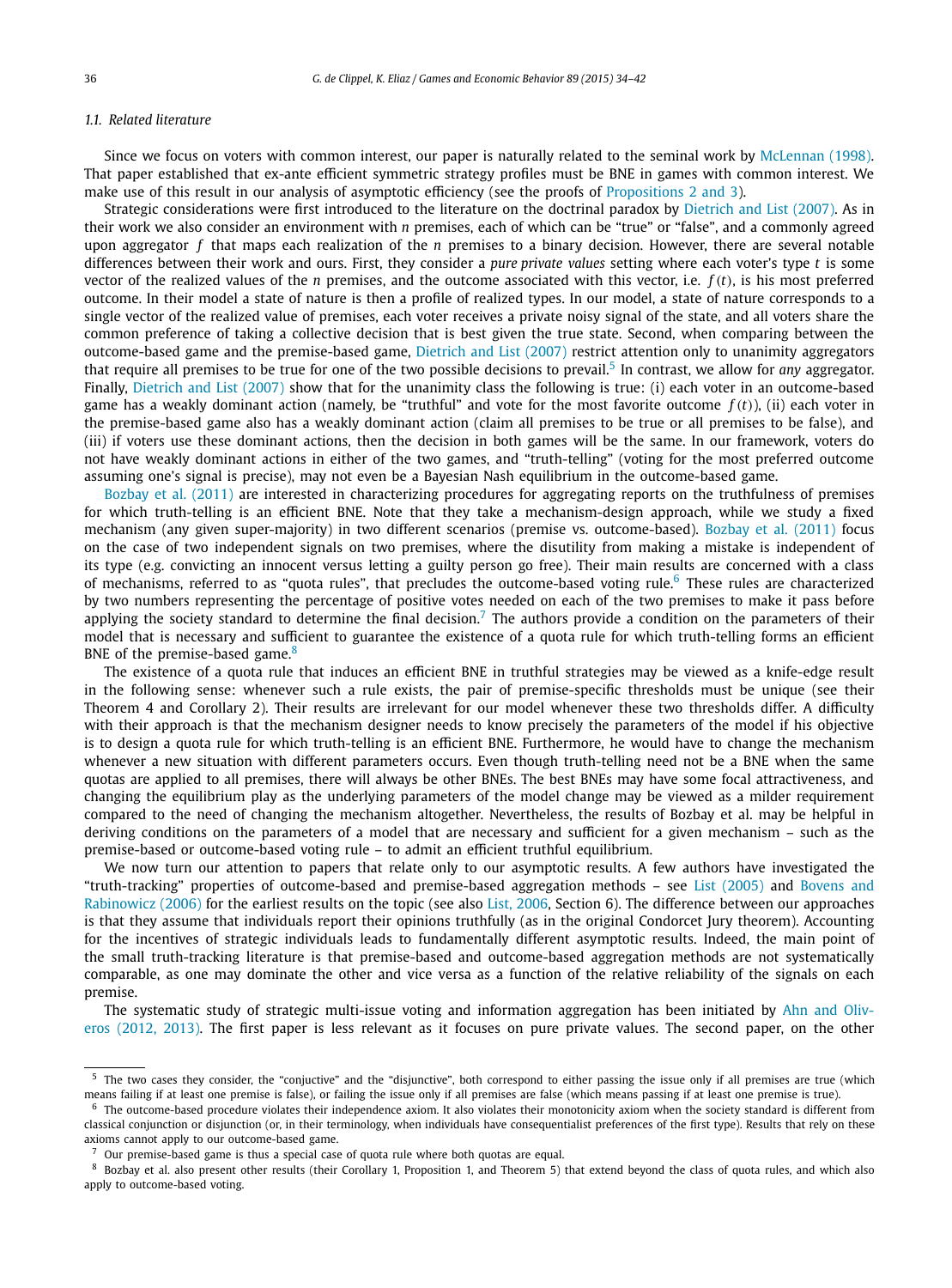hand, compares the asymptotic efficiency of a joint trial versus two separate trials for two defendants in an environment with common values. Players have state-dependent preferences over the four possible outcomes (corresponding to the two possible verdicts for each of the defendants), and for each state of nature there is a unique optimal outcome.

Since we allow for *any* number of premises, our *premise-based game* is related to their joint trial scenario *only* in the special case of two premises, as both games then involve four options (combination of truth values for the two premises in our case, and which of the two defendants are found guilty in their case). Most applications would involve more than two premises, though, and our analysis indeed accommodates any number of premises. However, even in the case of two premises, our premise-based game *cannot be accommodated* by Ahn and Oliveros' joint trial because of their assumptions on payoffs. To see this, suppose the outcome is positive (e.g. convict the defendant, hire the candidate) if and only if both premises are true (get the value 1). Then for any state of nature other than *(*1*,* 1*)* each voter in our model is *indifferent* between *(*0*,* 0*),(*1*,* 0*)* and *(*0*,* 1*)*. But this contradicts Ahn and Oliveros's assumption that preferences are defined over the realizations of the premises and there is a unique best realization for each state. In fact, for *any* aggregator (not just the unanimity example above) their assumption would be violated in our model.

For a similar reason, our outcome-based game is also not accommodated by Ahn and [Oliveros](#page-8-0) (2013). To see why, note that in their joint trial game each voter has *four* possible actions, whereas in the outcome-based vote each player has a *binary* decision – vote in favor or against.<sup>9</sup> In the severed trial case, each voter cares not only about the outcome in the trial where he votes, but also about the outcome in the trial where he *doesn't* vote, and in each state there is a *unique* optimal outcome in the two trials. In contrast, in our outcome-based game each voter cares *only* about the final decision of the vote in which *he* participates. This means that we cannot view each of the severed trials in Ahn and [Oliveros](#page-8-0) (2013) as two outcome-based games since their assumption on preferences would be violated.

Our results also differ from theirs in various aspects. First, Ahn and [Oliveros](#page-8-0) (2013) focus exclusively on asymptotic results. Second, we provide an example where the premise-based game is asymptotically strictly superior to the outcomebased game, while their main result shows that the joint trial game is asymptotically efficient if and only if their split trial game is. Third, we provide sufficient conditions for asymptotic efficiency for both our voting procedures.

#### **2. Model**

There exists a set of *K* issues or premises that are relevant for some binary decision. Each premise may be either true (denoted by the value 1) or false (denoted by 0). The actual state of nature is thus a vector  $\omega \in \{0, 1\}^K$ . The relative likelihood of these various states is captured by a probability distribution  $\pi \in \Delta(\{0,1\}^K)$ . There are *n* individuals and each individual *i* receives only a noisy signal of the actual state –  $s_i \in \{0, 1\}^K$ . Signals are drawn independently (conditional on the state) across individuals. Let  $p : \{0, 1\}^K \to \Delta(\{0, 1\}^K)$  be the function that describes the relative likelihood of the various signals as a function of the actual state:  $p_{\omega}(x)$  is the probability of receiving the signal  $x \in \{0, 1\}^K$  conditional on the fact that the actual state is *ω*.

The *society's standard*,  $f : \{0, 1\}^K \to \{0, 1\}$ , determines which decision to take – " $0 = fail$ " vs. " $1 = pass$ " – as a function of the validity of the various underlying premises. In order for the problem to be non-trivial, we assume that there exist a state *ω* such that  $f(\omega) = 0$  and another state  $ω'$  such that  $f(\omega') = 1$ . Simple examples include logical conjunction (unanimity) – all the underlying premises must be true in order for the decision to be positive –, logical disjunction – at least one underlying premise must be true in order for the decision to be positive  $-$ , and majority  $-$  at least  $\frac{K+1}{2}$  of the underlying premises must be true in order for the decision to be positive. Obviously, a society's standard may also include more complicated logical relations between premises and decisions. For instance, the first premise together with a majority of the remaining ones must be true in order for the decision to be positive.

All the standards provided so far happen to be monotone: a positive decision is taken at a state *ω* whenever there exists a state  $\omega'$  such that  $\omega \ge \omega'$  and a positive decision is taken at  $\omega'$ . Note that one can think of yet other natural examples where the standard is not monotone. For instance, a country may decide that it needs to expand its military capability only if there is a threat either from the north or the south, but not if intelligence shows that neither the north nor the south have hostile plans, nor if both the north and the south have hostile plans (e.g. because there is no way to defend oneself against a coordinated attack). Our results do not rely on monotonicity, and are valid for any non-trivial standard.

It is assumed that each individual shares the same standard as the society. Individuals have the common objective of trying to take the decision that is right for the actual state. This means that individuals' utilities are defined by comparison between the actual decision and  $f(\omega)$ : 0 if match,  $-q$  if the decision is strictly below  $f(\omega)$ , and  $-(1-q)$  if the decision is strictly above  $f(\omega)$ .

A *super-majority voting rule* is a general method to make collective judgments. Given a threshold  $\theta \in (\frac{1}{2},1)$ , a judgment is positive if at least a fraction  $\theta$  of the population votes in its favor.<sup>10</sup> Given a  $\theta$ -majority voting rule, decisions can then be taken via two different natural mechanisms. In a *premise-based* approach, individuals are asked to submit ballots regarding

<sup>9</sup> The outcome-based game corresponds to a joint trial over a *single* issue, but Ahn and [Oliveros](#page-8-0) (2013) assume two issues to allow for the case of severed trials.

<sup>&</sup>lt;sup>10</sup> In this paper we take the voting rule to be exogenously given and compare the equilibria of two voting mechanism. An interesting question, left for future research, is how to optimally design the voting rule for each voting procedure.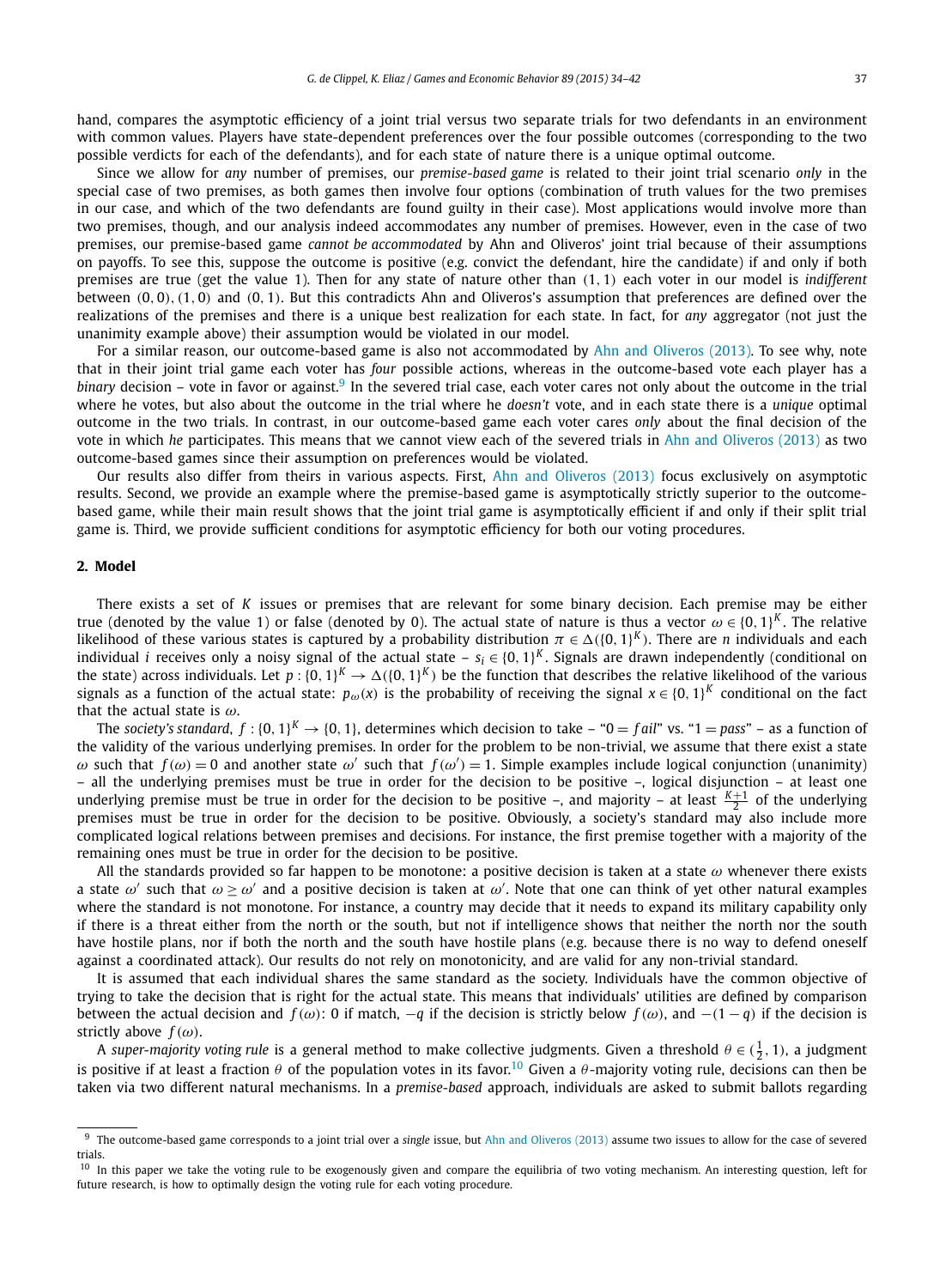<span id="page-4-0"></span>the validity of all premises. The  $θ$ -majority rule is then applied premise-by-premise, and the society's standard is applied to determine the final decision. Formally, individual *i*'s *ballot* in the premise-based game is a vector  $b_i \in \{0, 1\}^K$ . Let then  $\tau^k(b^k)$ be premise *k*'s revealed truth value: 1 if  $\sum_{i\in I} b_i^k \ge \theta n$ , and 0 otherwise. The final outcome associated with the profile *b* of ballots is  $f((\tau^k(b^k))_{k=1}^K)$ . Individual *i*'s strategy in this game is a function  $\beta_i: \{0,1\}^K \to \Delta(\{0,1\}^K)$ , where  $\beta_i(s_i)$  is the probability distribution with which he will decide which ballot to submit, conditional on his signal *si* .

In an *outcome-based* approach, each individual is only asked to submit his opinion regarding the final decision – not the premises. Individual *i*'s *ballot* in that case is just an element  $\hat{b}_i \in \{0,1\}$ . The decision is positive if and only if at least a fraction  $\theta$  of the ballots are equal to 1. Individual *i*'s *strategy* in this game is a function  $\hat{\beta}_i$  : {0, 1}<sup>K</sup>  $\to$   $\Delta$ ({0, 1}). With slight abuse of notation,  $\hat{\beta}_i(s_i)$  will denote the probability with which he will vote for the decision to pass, conditional on his signal *si* .

In either game, a profile of strategies form a *Bayesian Nash equilibrium* (BNE) if the action prescribed by the strategy of each player is optimal for each signal he might receive. While not needed in any of our results, we will restrict attention to symmetric BNEs. Given that both games are symmetric, these equilibria are more intuitive and more focal.

#### **3. Superiority of the premise-based approach**

**Proposition 1.** Let  $\hat{\beta}=(\hat{\beta}_1,\ldots,\hat{\beta}_n)$  be a symmetric BNE in the outcome-based game. Then there exists a symmetric BNE in the premise-based game,  $\beta = (\beta_1, \ldots, \beta_n)$ , such that for every vector of signal realizations, the strategy profile  $\beta$  induces the same proba*bility distribution over decisions as β*ˆ*.*

**Proof.** By assumption, there exists a state  $\omega$  such that  $f(\omega) = 0$ . For notational simplicity, one may redefine the truth value of premises so that  $f(0, \ldots, 0) = 0$ . The rest of the proof is written under this assumption. We also know by assumption that there exists  $\bar{\omega}$  such that  $f(\bar{\omega}) = 1$ .

For every voter *i*, and for every signal realization  $s_i$ , define  $\beta_i(s_i)$  to be a mixed strategy that plays action  $\bar{\omega}$  with probability  $\hat{\beta}_i(s_i)$  and plays the action  $(0,\ldots,0)$  with probability  $1-\hat{\beta}_i(s_i)$ . It follows that for a given vector of signal realizations, the probability that the decision is passed under *β* is equal to the probability that at least a fraction *θ* of the voters chose  $\bar{\omega}$ , which in turn, equals to the probability that at least a fraction *θ* of the voters chose the action 1 under  $\hat{\beta}$ .

Assume *β* is not a BNE. Then there is a player *i*, a signal *si* and a *pure* action *ai* , such that, given *si* and *β*−*<sup>i</sup>* , player *i* strictly prefers to choose  $a_i \in \{0, 1\}^K$  over  $\beta_i(s_i)$ . Voter *i*'s expected utility when playing  $a_i$  after receiving a signal  $s_i$  is equal to

$$
\sum_{\omega \in \Omega} Prob(\omega|s_i) \sum_{s_{-i}} Prob(s_{-i}|\omega, s_i) \sum_{a_{-i} \in \{0,1\}^{K \times (I \setminus \{i\})}} Prob(a_{-i}|s_{-i}, \beta_{-i}) u_i(a, \omega),
$$

where  $u_i(a, \omega)$  denotes *i*'s utility when each player *j* has submitted the ballot  $a_i$  (which determines the collective decision to be implemented) and  $\omega$  is the true state.

By definition of  $\beta$ , Prob( $a_{-i}|s_{-i}, \beta_{-i}$ ) is positive only if  $a_i = (0, \ldots, 0)$  or  $\bar{\omega}$ , for all  $j \in I \setminus \{i\}$ . Let  $X_i$  be the subset of such ballot profiles with *k*<sup>∗</sup> ballots of the form *(*0*,...,* 0*)* and *n* − 1 − *k*<sup>∗</sup> ballots of the form *ω*¯ . Voter *i*'s action has no impact on the final outcome when *a*−*<sup>i</sup>* ∈*/ Xi* , and we can thus ignore those terms when computing *i*'s optimal action. In other words, it must be that

$$
\sum_{\omega \in \Omega} Prob(\omega|s_i) \sum_{s_{-i}} Prob(s_{-i}|\omega, s_i) \sum_{a_{-i} \in X_i} Prob(a_{-i}|s_{-i}, \beta_{-i}) u_i(a, \omega)
$$

is strictly larger than the same expression where  $a_i$  is replaced by  $\beta_i(s_i)$ . Given the definition of  $X_i$ , either the collective decision is one ("pass") when playing  $a_i$  against *any*  $a_{-i} \in X_i$  or the collective decision is zero ("fail") when playing  $a_i$ against *any a*−*<sup>i</sup>* ∈ *Xi* .

Consider now the outcome-based game, and let  $\hat{X}_i$  be the set of ballot profiles for voters different from *i* such that  $k^*$  of them cast a 0-ballot and *n* − *k*<sup>∗</sup> − 1 cast a 1-ballot. A similar reasoning to the one developed for the premise-based game implies that voter *i* of type  $s_i$  picks an action  $\hat{a}_i \in \{0, 1\}$  so as to maximize

$$
\sum_{\omega \in \Omega} Prob(\omega|s_i) \sum_{s_{-i}} Prob(s_{-i}|\omega, s_i) \sum_{\hat{a}_{-i} \in \hat{X}_i} Prob(\hat{a}_{-i}|s_{-i}, \hat{\beta}_{-i}) u_i(\hat{a}, \omega),
$$

where  $\hat{X}_i$  is the set of vectors  $\hat{a}_{-i} \in \{0, 1\}^{I \setminus \{i\}}$  with exactly  $k^*$  null components. By construction of *β*, it must be that Prob $(a_{-i}|s_{-i}, \beta_{-i}) =$ Prob $(\hat{a}_{-i}|s_{-i}, \hat{\beta}_{-i})$ , for each  $a_{-i} \in X_i$ , with  $\hat{a}_{-i} \in \hat{X}_i$  given by  $\hat{a}_j = 1$  when  $a_j = \bar{\omega}$  and  $\hat{a}_j = 0$  when  $a_i = (0, \ldots, 0)$ . So, if  $a_i$  induces a positive collective decision ("pass") whenever *i* is pivotal in the premise-based game, then voter *i* of type  $s_i$  would be better off in the outcome-based game by playing  $\hat{a}_i=1$  instead of  $\hat{\beta}_i(s_i)$  when others play  $\hat{\beta}_{-i}$ . If  $a_i$  induces the zero collective decision ("fail") whenever *i* is pivotal in the premise-based game, then voter *i* of type  $s_i$ would be better off in the outcome-based game by playing  $\hat{a}_i = 0$  instead of  $\hat{\beta}_i(s_i)$  when others play  $\hat{\beta}_{-i}$ . This contradicts the fact that *β*ˆ forms a BNE of the outcome-based game, and we have thus proved that *β* is a BNE of the premise-based game.  $\square$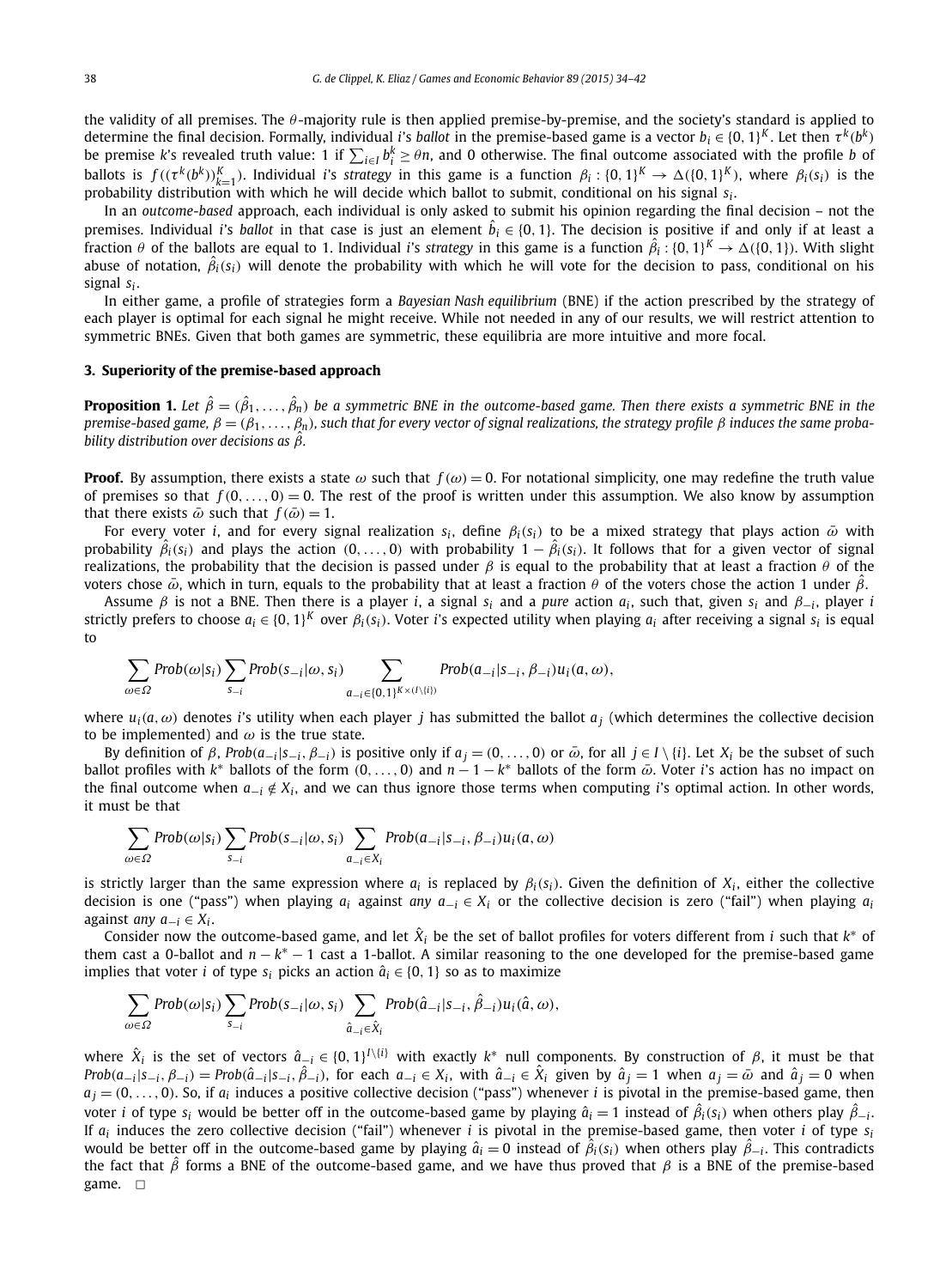<span id="page-5-0"></span>We emphasize that [Proposition 1](#page-4-0) is *not* a corollary of [McLennan](#page-8-0) (1998). That paper showed that ex-ante efficient symmetric strategy profiles must be BNE in games with common interest. Since the strategy space is larger in the premise-based approach, it follows as a corollary that the most efficient BNE of the premise-based game is at least as efficient than the most efficient BNE of the outcome-based game. Yet common-interest games often admit BNEs other than the efficient symmetric one. [Proposition 1](#page-4-0) establishes that *any* symmetric BNE of the outcome-based game can be replicated by a symmetric BNE of the premise-based game.

The converse does not hold. There are robust situations where symmetric BNE outcomes of the premise-based game cannot be achieved by any symmetric BNE of the outcome-based game. The next example illustrates an even stronger point, namely that the maximal ex-ante welfare achievable by a symmetric BNE can be strictly larger in the premise-based than in the outcome-based game.

**Example 1.** Consider a problem with three premises, and three individuals. The society's standard is to take a positive decision if and only if two of three premises are positive. Suppose that  $q = 1/2$ , meaning that the disutility from a false positive is equal to the disutility from a false negative. Let  $\pi$  be any prior such that  $\pi_{101} = 0.4$  and  $\pi_{100} = \pi_{001} = 0.15$ . Suppose that conditional probabilities are such that  $p_{101}(101) = 1/2$ ,  $p_{101}(100) = 1/4$ , and  $p_{101}(001) = 1/4$ , while  $p_{\omega}(\omega) =$ 1 for all  $\omega \neq (1,0,1)$ . We start by computing the best ex-ante welfare that can be achieved by a symmetric BNE in the outcome-based game. Given [McLennan's](#page-8-0) (1998) result, it amounts to computing the largest ex-ante welfare that can be achieved via any symmetric strategy profile. Given the signal structure, it is easy to check that an optimal strategy profile will have  $\hat{\beta}(s) = 0$  for all s such that  $f(s) = 0$  and s is different from (1,0,0) and (0,0,1), and  $\hat{\beta}(s) = 1$  for all s such that  $f(s) = 1$ . Symmetry then allows us to restrict attention without loss of generality to the case  $\hat{\beta}(1,0,0) = \hat{\beta}(0,0,1)$ . If  $α$  denotes this common number, then rather straightforward computations allow to show that the ex-ante welfare of an individual (same for all, given that they share a common interest) is equal to:

$$
\frac{1}{4}\alpha^3 - \frac{9}{20}\alpha^2 + \frac{3}{20}\alpha - \frac{1}{10}.
$$

This expression is maximized at  $\alpha = 1/5$ . One can check that the ex-ante welfare from truth-telling in the premise-based game is already strictly larger than the maximal welfare achievable in the outcome-based game (the exact difference is equal to 0*.*0235).

Observe that this example is robust in the sense that there exists an open set of conditional probabilities in  $\Delta(\Omega)^2$ around *p* such that the maximal ex-ante welfare associated to a symmetric BNE is strictly larger in the premise-based game than in the outcome-based game, for any of profile *r* of conditional probabilities in that set. For each strategy profile, the ex-ante welfare (in both games) is a linear function of the probabilities associated with each profile of votes conditional on the various states. These probabilities vary continuously with *r*, and hence the sequence of functions that determines the ex-ante welfare as a function of the strategy profile converges uniformly to the ex-ante welfare function associated with *p* as *r* approaches *p*. The maximal value of the ex-ante welfare (derived from choosing the optimal strategy profile) will thus converge to the maximal value at *p* when *r* approaches *p*, and it must thus be that the premise-based becomes strictly superior compared to the outcome-based whenever *q* is close enough to *p*.

#### **4. Large groups and efficiency at the limit**

We start by proving a simple lemma that will allow us to derive a useful sufficient condition for asymptotic efficiency in the premise-based game.

**Lemma 1.** Let  $\theta \in [1/2, 1)$ , and  $(\alpha_l)_{l=1}^L$ ,  $(\beta_l)_{l=1}^L$  be two vectors with components in [0, 1]. If  $\min_l \alpha_l > \max_l \beta_l$ , then there exists  $(x, y) ∈ [0, 1] × [0, 1]$  *such that* 

 $(\forall l = 1, \ldots L)$ :  $\alpha_l x + (1 - \alpha_l) y > \theta$  $(\forall l = 1, \ldots L)$ :  $\beta_l x + (1 - \beta_l) y < \theta$ 

**Proof.** Let  $\alpha = \min_l \alpha_l$  and  $\beta = \max_l \beta_l$ . Consider the vector

$$
(x, y) = (\theta, \theta) + \left(\epsilon, -\frac{\epsilon}{2} \left[ \frac{\alpha}{1 - \alpha} + \frac{\beta}{1 - \beta} \right] \right).
$$

If  $\epsilon$  is small enough, then  $(x, y) \in [0, 1]^2$ . Observe that  $\alpha_l x + (1 - \alpha_l)y \ge \alpha x + (1 - \alpha)y$ , for all *l*, because  $x > y$  and  $\alpha_l \ge \alpha$ . In addition,

$$
\alpha x + (1 - \alpha) y = \theta + \alpha \epsilon - (1 - \alpha) \frac{\epsilon}{2} \left[ \frac{\alpha}{1 - \alpha} + \frac{\beta}{1 - \beta} \right] > \theta + \alpha \epsilon - (1 - \alpha) \frac{\epsilon}{2} \left[ \frac{\alpha}{1 - \alpha} + \frac{\alpha}{1 - \alpha} \right] = \theta,
$$

where the inequality follows from the fact that  $\alpha > \beta$ . Hence  $\alpha_l x + (1 - \alpha_l)y > \theta$ , as desired.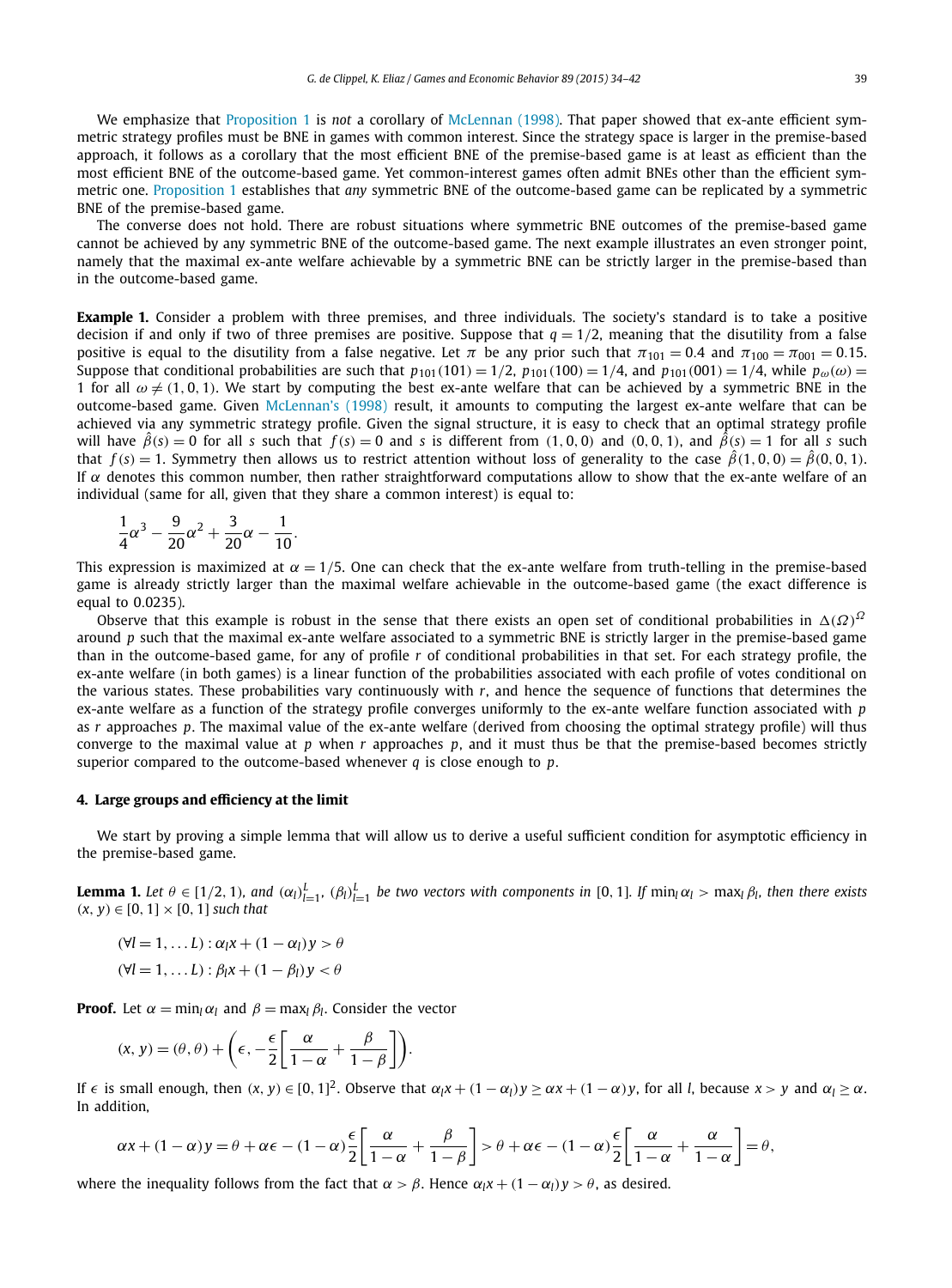<span id="page-6-0"></span>Similarly, observe that  $\beta_l x + (1 - \beta_l)y \leq \beta x + (1 - \beta)y$ , for all *l*, because  $x > y$  and  $\beta_l \leq \beta$ . In addition,

$$
\beta x + (1 - \beta) y = \theta + \beta \epsilon - (1 - \beta) \frac{\epsilon}{2} \left[ \frac{\alpha}{1 - \alpha} + \frac{\beta}{1 - \beta} \right] < \theta + \beta \epsilon - (1 - \beta) \frac{\epsilon}{2} \left[ \frac{\beta}{1 - \beta} + \frac{\beta}{1 - \beta} \right] = \theta,
$$

where the inequality follows from the fact that  $\alpha > \beta$ . Hence  $\beta_l x + (1 - \beta_l)y < \theta$ , as desired.  $\Box$ 

The lemma is useful in the following way. Suppose that the objective is to implement some positive decision when the state falls in some subset *A* of *Ω*, and to implement the other decision when the state falls in a disjoint subset *B* of *Ω*. Suppose also that there is a set *S* of signals such that the probability of getting a signal in *S* given any true state in *A* (cf. the *αl*'s) is strictly larger than the probability of getting a signal in *S* given any true state in *B* (cf. the *βl*'s). Then it is possible to find a "separating mixed strategy" – voting for the positive decision with probability *x* when the signal falls in *S*, and with probability *y* when the signals falls outside of *S* – such that the desired decisions are implemented for sure in a large population of independent voters who follow this strategy in a super-majority game with threshold θ. The next proposition applies this idea issue by issue.

**Proposition 2.** Suppose that, for all  $k \in \{1, ..., K\}$ , there exists a set  $S_k \subseteq \{0, 1\}^K$  of signals such that the probability of receiving a signal in S<sub>k</sub> at any state  $\omega$  such that  $\omega_k = 1$  is strictly larger than the probability of receiving a signal in S<sub>k</sub> at any state  $\omega$  such that  $\omega_k = 0$ :

$$
\min_{\omega \text{ s.t. } \omega_k=1} \sum_{s \in S_k} p_{\omega}(s) > \max_{\omega \text{ s.t. } \omega_k=0} \sum_{s \in S_k} p_{\omega}(s).
$$

Then there exists a sequence of symmetric BNEs in the premise-based game such that the probability of error in each state goes down *to zero as n grows.*

**Proof.** Observe that [McLennan's](#page-8-0) (1998) result allows to limit ourselves to prove a weaker statement, namely that there exists a sequence of symmetric strategies (not necessarily in equilibrium) in the premise-based game such that the probability of error in each state decreases to zero as *n* grows. Indeed, any symmetric strategy profile will be dominated by another strategy profile that is ex-ante efficient, and which will thus be a symmetric BNE, as well as achieving efficiency at the limit.

Fix a premise *k*, and let *(x, y)* be the two numbers derived in the previous lemma, with the various *α*'s being equal to  $\sum_{s\in S_k} p_\omega(s)$ , with  $\omega$  varying in  $\{0,1\}^K$  such that  $\omega_k = 1$ , and the  $\beta$ 's being equal to  $\sum_{s\in S_k} p_\omega(s)$ , with  $\omega$  varying in  $\{0, 1\}^K$  such that  $\omega_k = 0$ . Let then  $\hat{\beta}$  be a strategy such that each individual votes positively on premise *k* with probability *x* whenever the signal falls in *Sk*, and with probability *y* otherwise. The previous lemma and the law of large numbers imply that the probability of having a number of positive votes on premise *k* larger than *θn* converges to 1 at any state *ω* such that  $\omega_k = 1$ , and that the probability of having a number of positive votes on premise *k* smaller than  $\theta$ *n* converges to 1 at any state  $\omega$  such that  $\omega_k = 0$ . In other words, the probability of error on any premise goes down to zero as *n* grows if these strategies are followed, and the probability of making the wrong decision also goes down to zero, a fortiori.  $\Box$ 

A similar technique would allow us to prove the following result for asymptotic efficiency in the outcome-based game: if there exists a set  $S \subseteq \{0,1\}^K$  of signals such that the probability of receiving a signal in *S* at any state  $\omega$  with  $f(\omega) = 1$ is strictly larger than the probability of receiving a signal in *S* at any state  $\omega$  with  $f(\omega) = 0$ , then there exists a sequence of symmetric BNEs in the outcome-based game such that the probability of error in each state goes down to zero as *n* grows. Instead of proving this claim, we establish an even weaker sufficient condition for the outcome-based game. This new condition will allow us to derive several key results in this section and the next. From now on, let *Ω* := {0*,* 1}*<sup>K</sup>* denote the set of states (or signals), let *I* be the set of states  $\omega$  such that  $f(\omega) = 0$ , and let  $G = \Omega \setminus I$ .

**Proposition 3.** Fix  $\theta \in [1/2, 1)$ . Suppose that the collection of vectors  $(p_{\omega})_{\omega \in \Omega}$  describing the probability distribution of signals as a *function of the true state satisfy the following condition:*

 $(\exists x \in \mathbb{R}^{\Omega}) : p_{\omega} \cdot x > 0$ , for all  $\omega \in \mathcal{G}$  and  $p_{\omega} \cdot x < 0$ , for all  $\omega \in \mathcal{I}$ .

Then there exists a sequence of symmetric BNEs in the outcome-based game such that the probability of error in each state goes down *to zero as n grows.*

**Proof.** As in the proof of the previous proposition, [McLennan's](#page-8-0) (1998) result allows to limit ourselves to prove a weaker statement, namely that there exists a sequence of symmetric strategies (not necessarily in equilibrium) in the outcome-based game such that the probability of error in each state decreases to zero as *n* grows.

Notice that *x* can be taken as close as desired to the null vector in R*<sup>Ω</sup>* , as *λx* satisfies the same set of inequalities as *x*, for each  $\lambda > 0$ . Hence consider an *x* small enough so that  $(\theta, \ldots, \theta) + x \in [0, 1]^{\Omega}$ . Consider then the mixed strategy  $\beta$  where an individual votes positively on the final decision with probability  $\theta + x(s)$  if he receives the signal *s*. Trivially, we have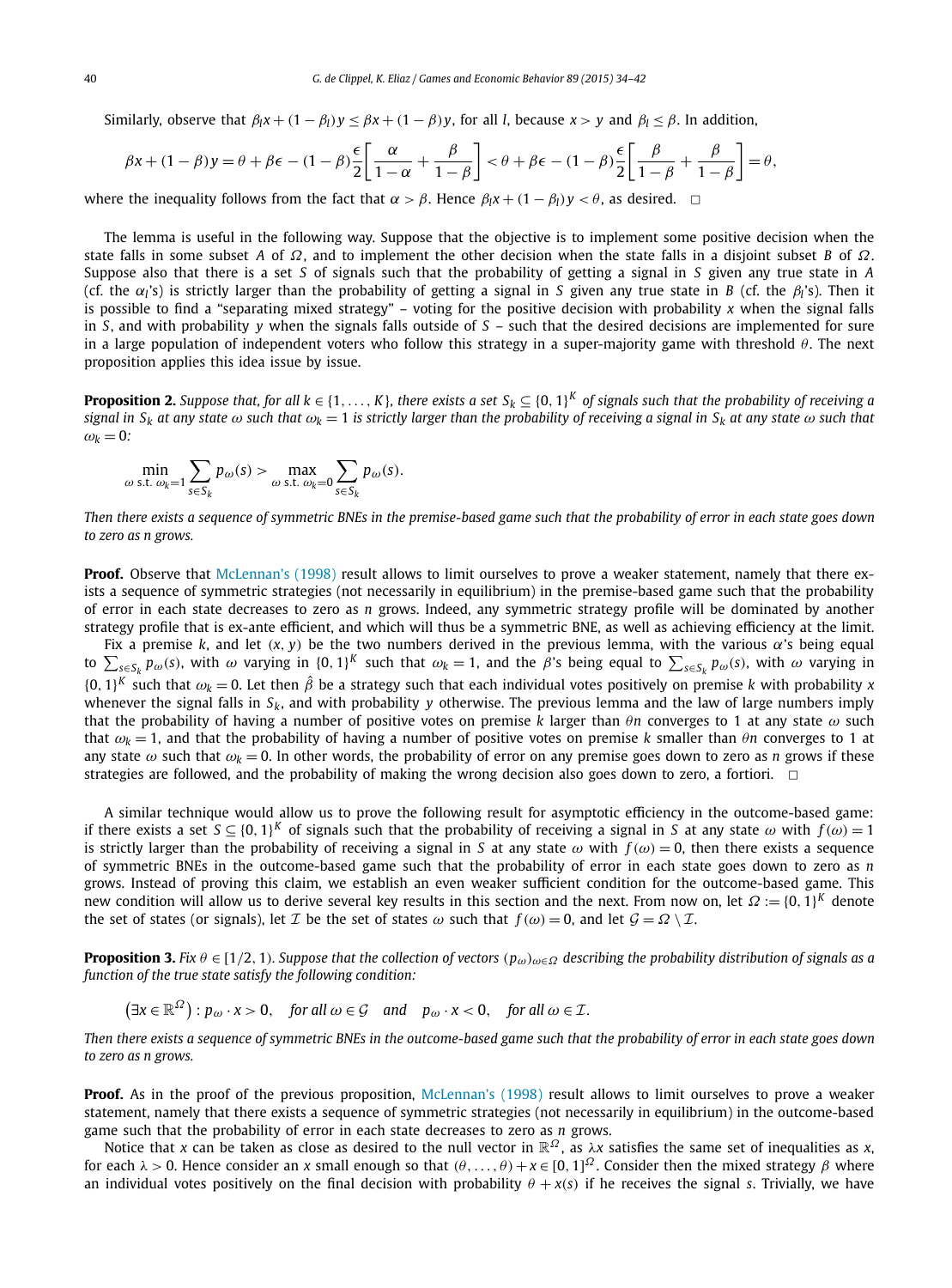<span id="page-7-0"></span>that  $p_\omega \cdot \beta > \theta$ , for all  $\omega \in \mathcal{G}$ , and  $p_\omega \cdot \beta < \theta$ , for all  $\omega \in \mathcal{I}$ . The law of large numbers implies that the probability of having a number of positive votes on the final decision larger than *θ<sup>n</sup>* converges to 1 at any state *ω* ∈ G, and that the probability of having <sup>a</sup> number of positive votes on the final decision smaller than *θ<sup>n</sup>* converges to 1 at any state *ω* ∈ I. In other words, the probability of making the wrong decision goes down to zero when *n* grows, as desired.  $\Box$ 

The stronger sufficient condition, stated right before [Proposition 3,](#page-6-0) can now be derived as a corollary of that proposition and [Lemma 1.](#page-5-0)

**Corollary 1.** *Suppose that there exists a set*  $S \subseteq \Omega$  *of signals such that:* 

$$
\min_{\omega \in \mathcal{G}} \sum_{s \in S} p_{\omega}(s) > \max_{\omega \in \mathcal{I}} \sum_{s \in S} p_{\omega}(s).
$$

Then there exists a sequence of symmetric BNEs in the outcome-based game such that the probability of error in each state goes down *to zero as n grows.*

**Proof.** By [Lemma 1,](#page-5-0) there exists  $(y, z) \in [0, 1]^2$  such that  $y \sum_{s \in G} p_{\omega}(s) + z \sum_{s \in T} p_{\omega}(s)$  is strictly larger than  $\theta$ , for all  $\omega \in \mathcal{G}$ , and strictly smaller than  $\theta$  for all  $\omega \in \mathcal{I}$ . Hence the assumption of [Proposition 3](#page-6-0) is satisfied for *x* defined as follows:  $x(s) = y - \theta$  if  $s \in \mathcal{G}$  and  $= z - \theta$  if  $s \in \mathcal{I}$ .  $\Box$ 

Another immediate corollary of [Proposition 3](#page-6-0) establishes that the outcome-based game is generically asymptotically efficient.

**Corollary 2.** Fix  $\theta \in [1/2, 1)$ . Suppose that the collection of vectors  $(p_{\omega})_{\omega \in \{0,1\}^K}$  describing the probability distribution of signals as a function of the true state are linearly independent. Then there exists a sequence of symmetric BNEs in the outcome-based game such that the probability of error in each state goes down to zero as n grows. In particular, asymptotic efficiency is guaranteed at almost all  $p \in \Delta(\Omega)^{\Omega}$ .

**Proof.** Fix  $\epsilon > 0$ . Consider now the system of equations  $p_{\omega} \cdot x = \epsilon$ , for all  $\omega \in \mathcal{G}$  and  $p_{\omega} \cdot x = -\epsilon$ , for all  $\omega \in \mathcal{I}$ . This system admits a solution *x* since the matrix  $(p_\omega)_{\omega \in \{0,1\}^K}$  is invertible, and the previous proposition thus applies.  $\Box$ 

By [Proposition 1,](#page-4-0) asymptotic efficiency is guaranteed in the premise-based game whenever it happens in its outcomebased variant. We conclude this section by providing an example showing that the converse does not hold. It also shows that the sufficient condition stated in [Proposition 3](#page-6-0) does not imply the one stated in [Proposition 2.](#page-6-0) This comes in sharp contrast with Ahn and [Oliveros](#page-8-0) (2013) where asymptotic efficiency is shown to be achievable in a trial-by-trial mechanism if and only if it is achievable via combined voting. The difference in results stems from the fact that our outcome-based game is different from their split trial scenario, as we explained in the Introduction.

**Example 2.** Consider a problem with three premises  $- K = 3 -$  and the society's standard being the simple majority  $$  $f(\omega) = 1$  if and only if at least two premises are positive. Suppose that conditional probabilities are defined as follows:  $p_{010}$ picks (1, 1, 1) with probability  $\alpha$  and (0, 0, 0) with probability  $1-\alpha$ ,  $p_{110}$  picks (1, 1, 1) with probability  $\beta$  and (0, 0, 0) with probability  $1 - \beta$ ,  $p_{011}$  picks (1, 1, 1) with probability  $\gamma$  and (0, 0, 0) with probability  $1 - \gamma$ ,  $p_{111}$  picks (1, 1, 0), (1, 0, 1) and (0, 1, 1) with equal probability, while  $p_\omega$  picks  $\omega$  for sure for any other state  $\omega$ . We claim that, whenever  $\gamma > 0$  and  $\max{\{\gamma, 1/3\}} < \alpha < \min{\{\beta, 2/3\}}$ , there exists a sequence of symmetric strategy profiles in the premise-based game such that the probability of error converges to zero in every state, but not in the outcome-based game.

We begin by showing that [Proposition 2](#page-6-0) applies. Take *S*<sup>1</sup> as the set of all signals for which the first component is positive. The probability of getting a signal in  $S_1$  is  $2/3$  in  $(1, 1, 1)$ ,  $\beta$  in  $(1, 1, 0)$ , and 1 in any other  $\omega$  such that  $\omega_1 = 1$ . The probability of getting a signal in  $S_1$  is  $\alpha$  in  $(0, 1, 0)$ ,  $\gamma$  in  $(0, 1, 1)$ , and 0 in any other  $\omega$  such that  $\omega_1 = 0$ . It is thus true that the probability of getting a signal in  $S_1$  is larger at any state  $\omega$  for which  $\omega_1 = 1$  than at any state  $\omega'$  for which  $\omega'_1 = 0$ . Take  $S_2$  as the set of all signals for which the second component is positive. It is easy to check that the minimal probability of getting a signal in *S*<sub>2</sub>, conditional on the second component of the state being positive, is equal to min $\{2/3, \alpha, \beta, \gamma\}$ , while the probability of getting a signal in  $S_2$ , conditional on the second component of the state being zero, is zero. Finally, take  $S_3$  as the set of signals for which the third component is positive, minus  $(1, 1, 1)$ , plus  $(0, 0, 0)$ . The probability of getting a signal in  $S_3$  is  $2/3$  in  $(1, 1, 1)$ ,  $1 - \gamma$  in  $(0, 1, 1)$ , and 1 in any other  $\omega$  such that  $\omega_3 = 1$ . The probability of getting a signal in  $S_3$  is  $1-\alpha$  in  $(0, 1, 0)$ ,  $1-\beta$  in  $(1, 1, 0)$ , and 0 in any other  $\omega$  such that  $\omega_1 = 0$ . It is thus true that the probability of getting a signal in  $S_3$  is larger at any state  $\omega$  for which  $\omega_1 = 1$  than at any state  $\omega'$  for which  $\omega'_1 = 0$ .

We now show that it is impossible to reach asymptotic efficiency in the outcome-based game. Consider a group of size *n*. The distribution of the number of positive votes when the state is *(*0*,* 1*,* 0*)* is the sum of *n* independent draws of a variable that picks 1 with probability  $αx_n(111) + (1 - α)x_n(000)$  and 0 with the complementary probability, where  $x_n$  denotes the probability ascribed by an optimal strategy for a group of size *n* to send a positive message as a function of the signal.